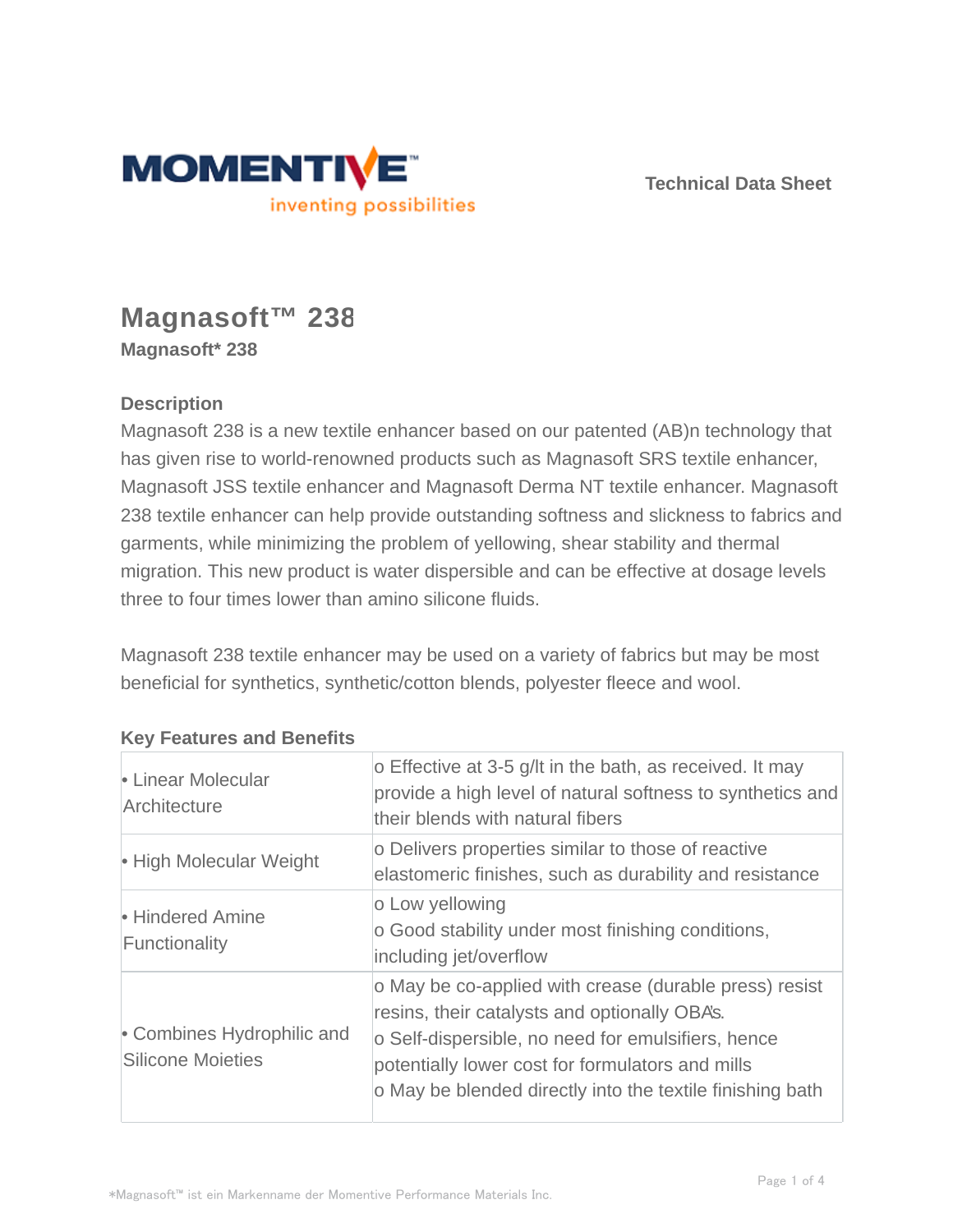|                 | with minimal agitation |
|-----------------|------------------------|
| • Low Viscosity | o Easy to handle       |

#### **Typical Physical Properties**

| Property                 | <b>Unit</b> | Value                                          |  |
|--------------------------|-------------|------------------------------------------------|--|
| Appearance               |             | Colorless to slightly hazy, light yellow fluid |  |
| Viscosity at 25°C        | <b>CSt</b>  | 5000                                           |  |
| <b>Specific Gravity</b>  |             | 1.046                                          |  |
| Amine Content            | $\%$        | 0.12                                           |  |
| <b>Preferred Diluent</b> |             | Water                                          |  |

Typical product data values should not be used as specifi cations. Assistance and specifications are available by contacting Momentive Performance Materials. Nothing contained herein shall be construed to imply the nonexistence of any relevant patents or to constitute the permission, inducement or recommendation to practice any invention covered by any patent, without authority from the owner of the patent. Customers should review the latest Safety Data Sheet (SDS) and label for product safety information, safe handling instructions, personal protective equipment if necessary, emergency service contact information, and any special storage conditions required for safety. Momentive Performance Materials (MPM) maintains an aroundthe-clock emergency service for its products. SDS are available at www.momentive.com or, upon request, from any MPM representative. For product storage and handling procedures to maintain the product quality within our stated specifications, please review Certificates of Analysis, which are available in the Order Center. Use of other materials in conjunction with MPM products (for example, primers) may require additional precautions. Please review and follow the safety information provided by the manufacturer of such other materials.

Customers must evaluate Momentive Performance Materials products and make their own determination as to fitness of use in their particular applications.

**Contact Information** Email commercial.services@momentive.com

### **Telephone**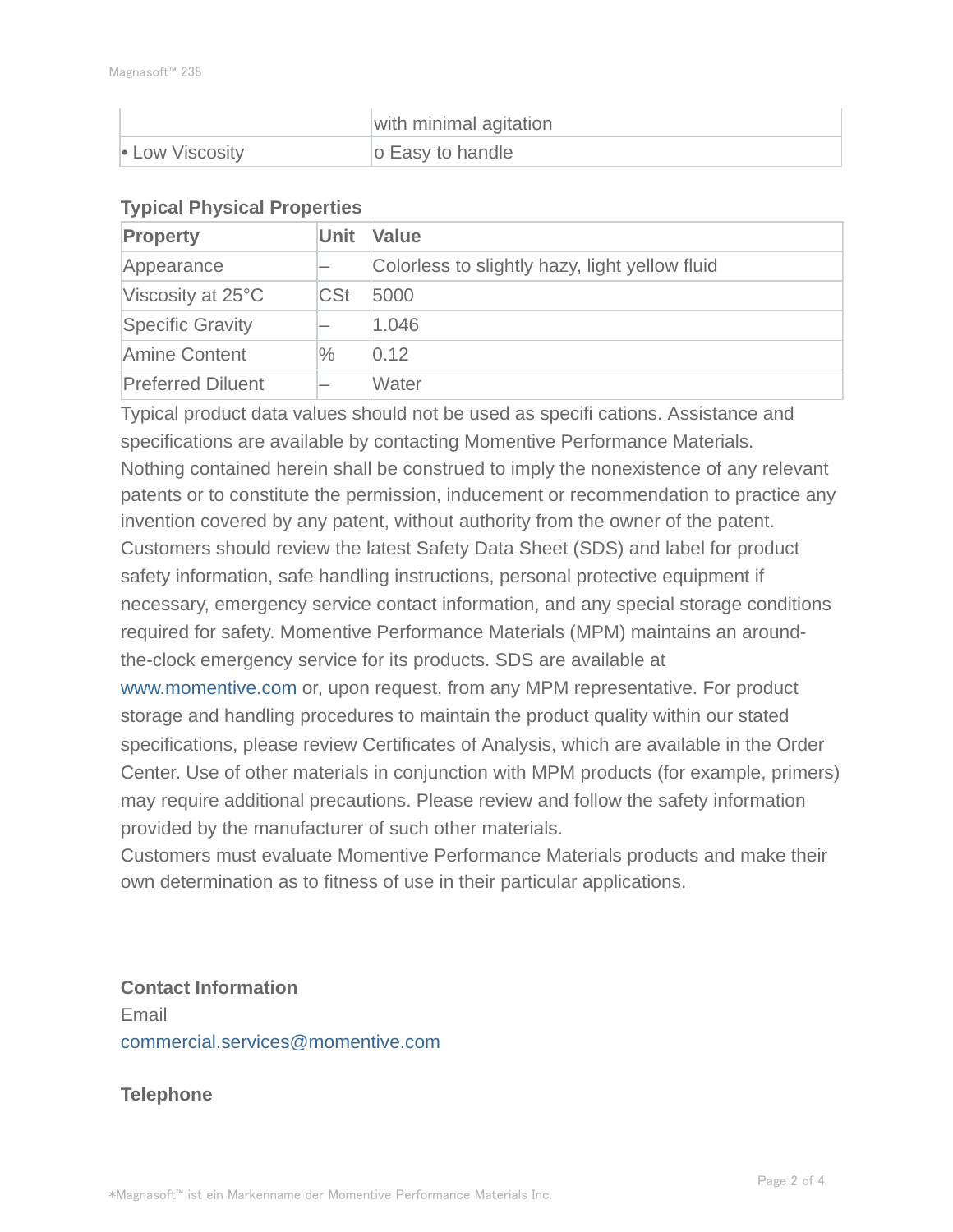| <b>Americas</b> | <b>Latin America</b> | <b>EMEAI- Europe, Middle</b><br>East, Africa & India | <b>ASIA PACIFIC</b> |
|-----------------|----------------------|------------------------------------------------------|---------------------|
| +1 800 295 2392 | <b>Brazil</b>        | <b>Europe</b>                                        | <b>China</b>        |
| Toll free*      | +55 11 4534 9650     | +390510924300                                        | 800 820 0202        |
| +704 805 6946   | Direct Number        | Direct number                                        | Toll free           |
| Direct Number   |                      |                                                      | +86 21 3860 4892    |
|                 |                      |                                                      | Direct number       |
| *All American   | <b>Mexico</b>        | India, Middle East &                                 | Japan               |
| countries       | +52 55 2169 7670     | <b>Africa</b>                                        | +81 3 5544 3111     |
|                 | <b>Direct Number</b> | + 91 44 71212207                                     | Direct number       |
|                 |                      | Direct number*                                       |                     |
|                 |                      | *All Middle Eastern                                  | <b>Korea</b>        |
|                 |                      | countries, Africa, India,                            | +82 2 6201 4600     |

For literature and technical assistance, visit our website at: www.momentive.com

#### **DISCLAIMER:**

**THE MATERIALS, PRODUCTS AND SERVICES OF MOMENTIVE PERFORMANCE MATERIALS INC. AND ITS SUBSIDIARIES AND AFFILIATES (COLLECTIVELY "SUPPLIER"), ARE SOLD SUBJECT TO SUPPLIER'S STANDARD CONDITIONS OF SALE, WHICH ARE INCLUDED IN THE APPLICABLE DISTRIBUTOR OR OTHER SALES AGREEMENT, PRINTED ON THE BACK OF ORDER ACKNOWLEDGMENTS AND INVOICES, AND AVAILABLE UPON REQUEST. ALTHOUGH ANY INFORMATION, RECOMMENDATIONS, OR ADVICE CONTAINED HEREIN IS GIVEN IN GOOD FAITH, SUPPLIER MAKES NO WARRANTY OR GUARANTEE, EXPRESS OR IMPLIED, (i) THAT THE RESULTS DESCRIBED HEREIN WILL BE OBTAINED UNDER END-USE CONDITIONS, OR (ii) AS TO THE EFFECTIVENESS OR SAFETY OF ANY DESIGN INCORPORATING ITS PRODUCTS, MATERIALS, SERVICES, RECOMMENDATIONS OR ADVICE. EXCEPT AS PROVIDED IN SUPPLIER'S STANDARD CONDITIONS OF SALE, SUPPLIER AND ITS REPRESENTATIVES SHALL IN NO EVENT BE RESPONSIBLE FOR ANY LOSS RESULTING FROM ANY USE OF ITS MATERIALS, PRODUCTS OR SERVICES DESCRIBED HEREIN.** Each user bears full responsibility for making its own determination as to the suitability of Supplier's materials, services, recommendations, or advice for its own particular use. Each user must identify and